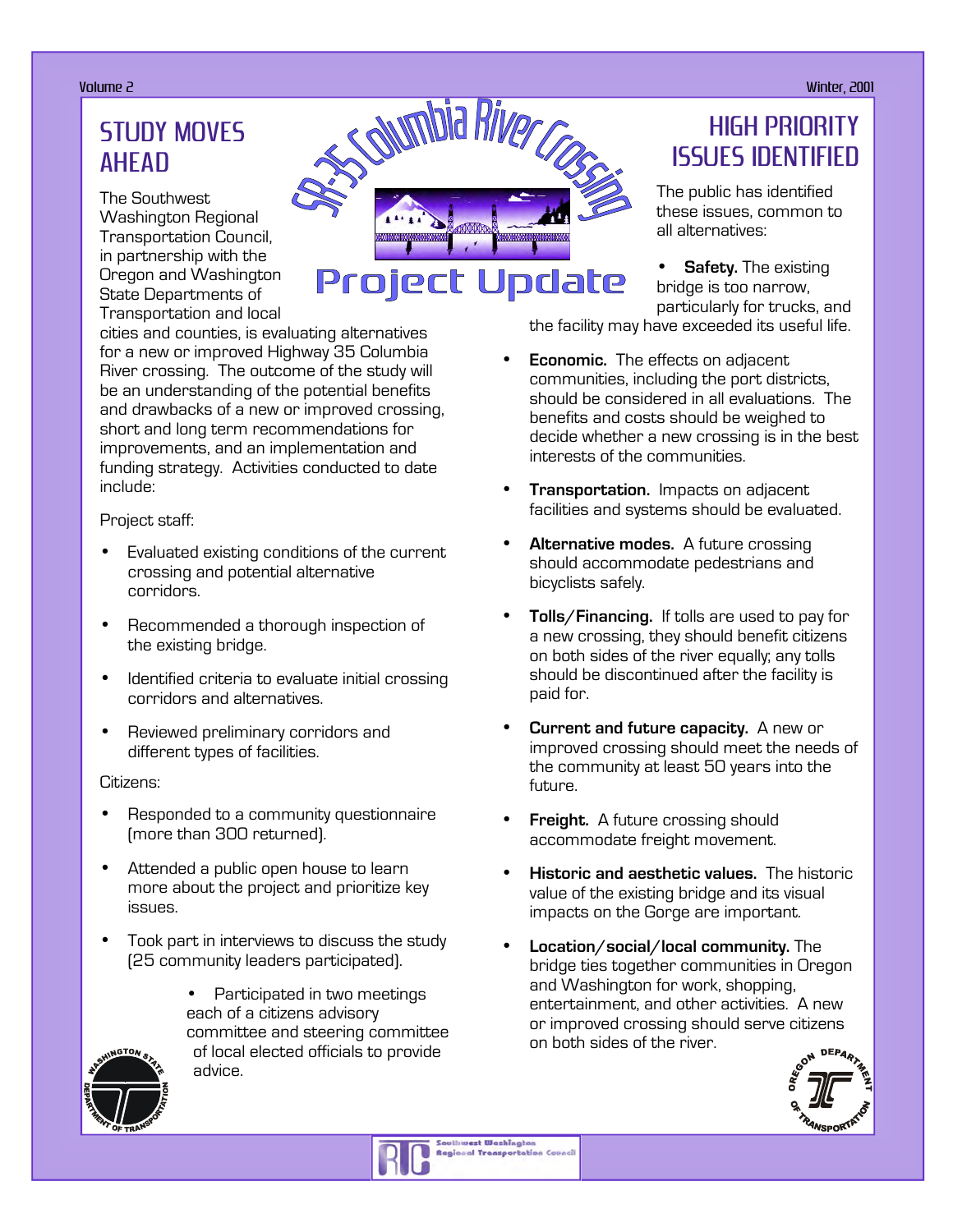

Many of these issues are among the criteria that will be used to evaluate alternatives selected for further study. Issues specific to preliminary alternative crossing corridors include:

- Traffic and connections to adjacent roads such as SR-14 or I-84.
- Environmental impacts, such as noise, fish hatcheries and wetlands.
- Physical constraints such as the high bluffs on the north side of the river.
- Visual impacts, particularly of a high bridge alternative (several hundred feet).
- Koberg State Park, Stanley Rock, the adjacent Native American in-lieu fishing site and railroad crossings.
- Historic resources, including the Columbia Gorge Hotel and Historic Highway.

### INITIAL CORRIDORS EVALUATED

The consulting and agency management team have conducted a preliminary evaluation of initial crossing corridors (see facing page) based on the following criteria:

- **Purpose and need** for the project must be met. This includes addressing deficiencies of the existing bridge and meeting the transportation needs of people and businesses in local communities on both sides of the river.
- **Impacts on cultural and historic resources** on or eligible for the National Historic Register should be avoided.
- **Effects on Native American "in lieu" fishing sites** could result in some options being ruled out.
- **"Visual subordinance"** must be achieved. The Columbia River Gorge Scenic Act requires structures located in the scenic area be "visually subordinate" to the natural landscape.
- **Minimum impact on "section 4(f) resources,"** including parks recreational areas, wildlife

refuges, and historic sites. For federal-aid transportation projects, the alternative that least impacts USDOT Section 4f resources must be selected unless it is not feasible or prudent.

- **At grade railroad crossing**. Locations that require such crossings may not be feasible or safe.
- **Location outside an "urban exempt area."** Urban areas within the Columbia River Gorge are exempt from many of the Scenic Act's requirements. A crossing outside an urban area may not be practical.

Based on preliminary analysis, the West and High corridors (see facing page) do not meet several of these criteria and appear to have relatively low potential for further study. The East A & B corridors have moderate potential, while the Existing Low and City Center corridors have relatively high potential for detailed evaluation.

The project team also identified and evaluated specific types of facilities against the same criteria. The following types of crossings have low potential for further study because they do not appear to meet the purpose and need for the project:

- Aviation transport
- Tramway
- Ferry system
- Transit only facility
- Bicycle/pedestrian only facility

Types of facilities with high potential for further study are shown on the next page.

### HOW TO GET INVOLVED

Opportunities to learn more about the project and comment include:

- Attend the next community open house/public scoping meeting scheduled for March 8th, 5 – 8 p.m. at Fidel's at the Gorge Restaurant in Bingen.
- Request a presentation to your neighborhood, business or civic group.
- Visit our Web site at **www.rtc.wa.gov/studies/ sr35**.
- View displays to be posted in community buildings in Bingen, Hood River and White Salmon.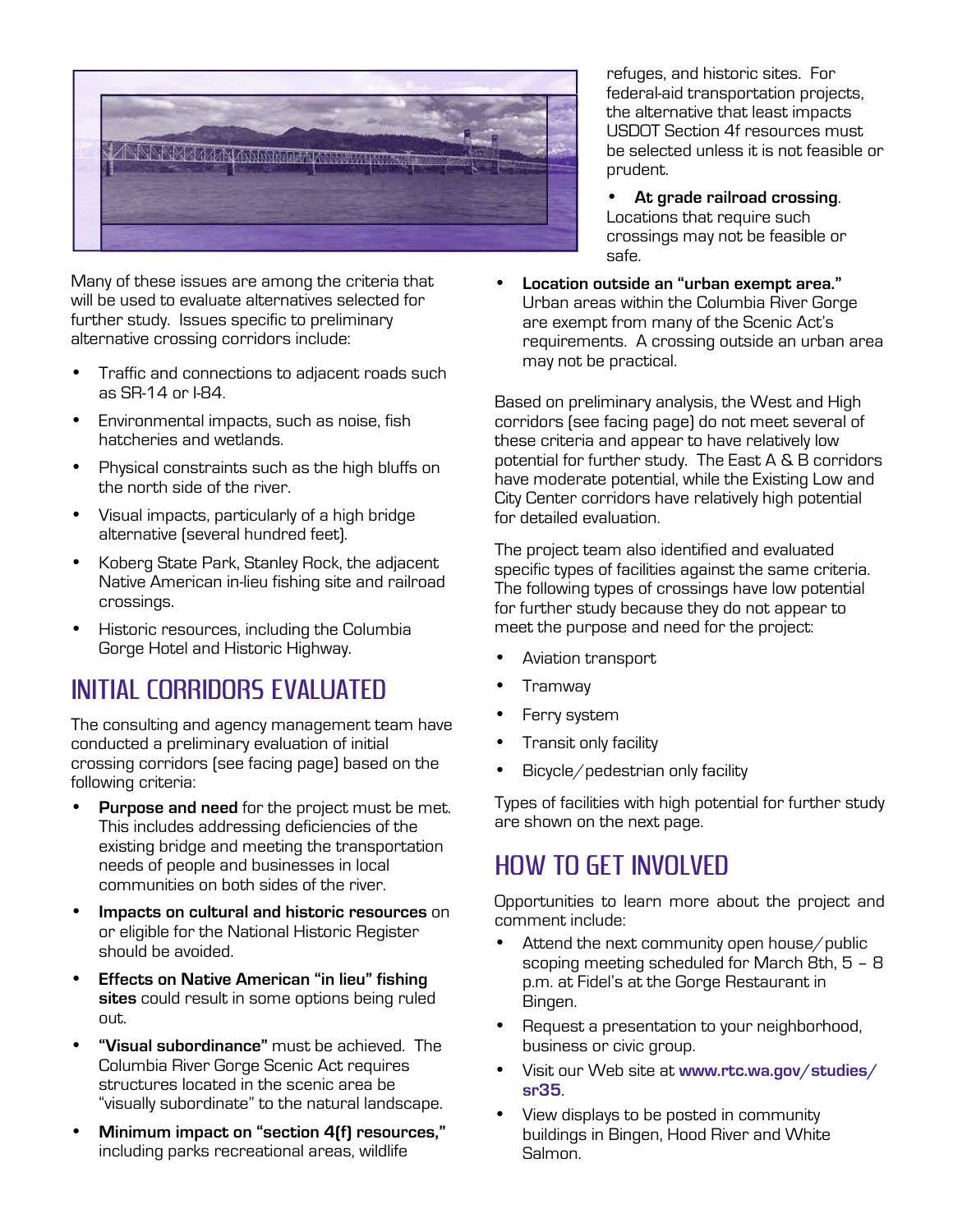

# Locations

**East A & B Corridors: connects Koberg** State Park to Bingen Point – expanded to include area east of Stanley Rock near Reeses Mill

**Existing Low:** approximately the same alignment as the current bridge

**Existing High:** approximately the same alignment as the current bridge with higher elevation; connects Button Junction to Jewett Boulevard (SR-141)

**West:** connects I-84 in Oregon to SR-14 in **Washington** 

**City Center:** connects the Hood River City Center interchange to SR-14 in **Washington** 

## Facilities with High Potential for Further Study

Single, multi-modal draw, floating or fixed span bridge or tunnel that accommodates automobiles, trucks, bicycles and pedestrians

Vehicle-only bridge or tunnel, with the existing bridge set aside for bicycles and pedestrians

Truck/bicycle/pedestrian bridge or tunnel, in conjunction with existing bridge for passenger vehicles

Short-term improvements to the existing bridge and adjacent roads and intersections (e.g., one-way toll, reversible lanes, traffic lights)